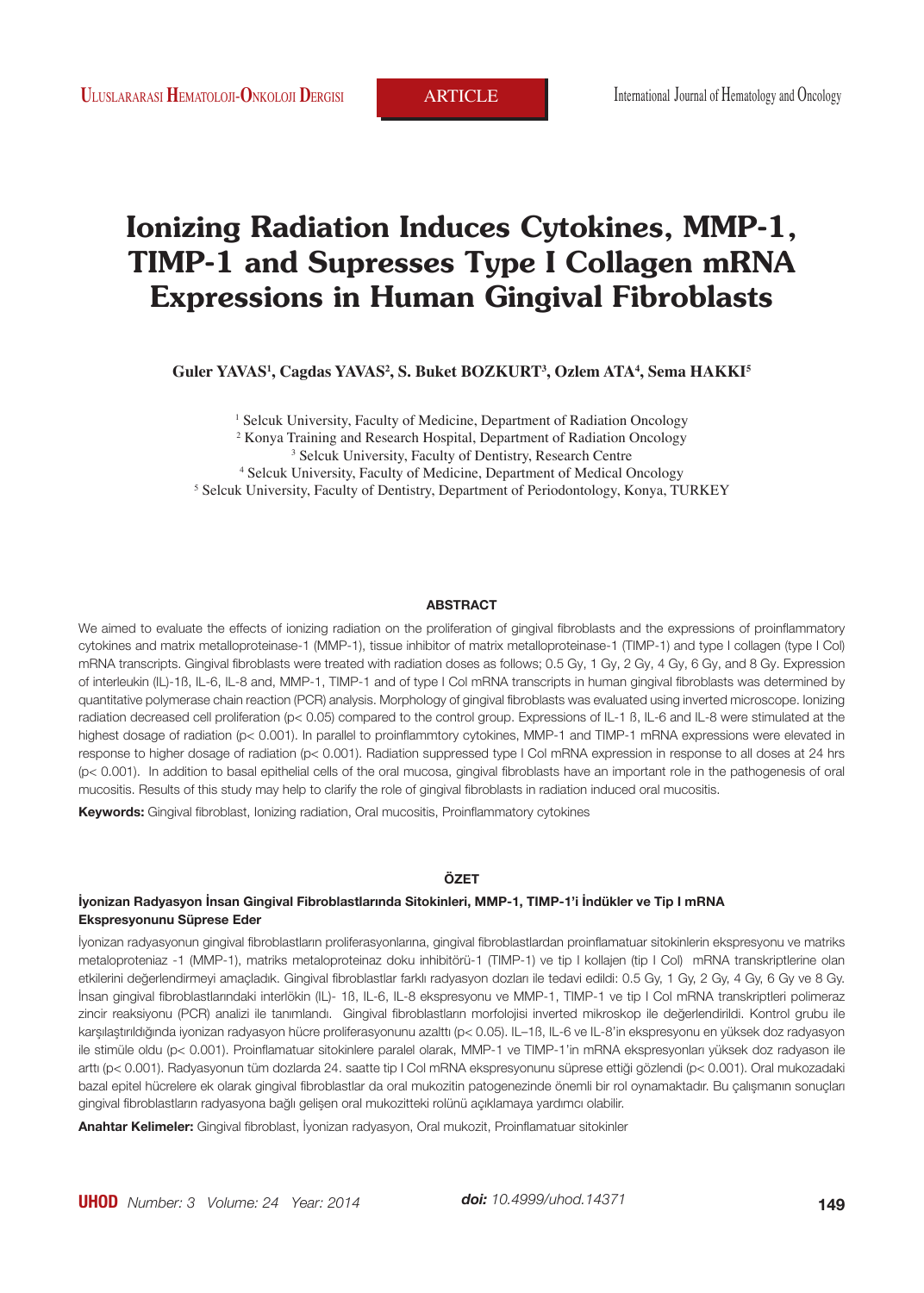## **INTRODUCTION**

Radiation therapy (RT) and chemotherapy are the most widely used treatment options in the management of head and neck cancer. Although these treatments are employed to improve quality of life, they are associated with several side effects.<sup>1</sup> Oral mucositis, which is commonly observed in patients with head and neck region tumors, is one of the inevitable side effects of RT. Incidence of oral mucositis was especially high in patient: (i) with primary tumors in the oral cavity, oropharnyx or nasopharynx; (ii) who received concurrent chemotherapy; (iii) who received a total dose of radiation more than 50 Gy; and (iv) who was treated with altered fractionation radiation schedules.<sup>2</sup>

For years, radiation-induced mucositis had been thought to based on the direct injury to rapidly dividing cells of the basal epithelium. However over the past decade, this concept has been replaced by the realization that mucositis is not only from the consequence of direct cell injury but also from the consequences of a series of complex biological events arising in the cells and tissues of the submucosa.3,4

Sonis has described the pathobiologic progression of mucositis in five phases.<sup>5</sup> The first phase of mucositis is termed as "initiation phase". In this phase ionizing radiation and cytotoxic drugs directly injure DNA and cause strand breaks resulting in clonogenic death of basal epithelial cells. As a result of tissue damage reactive oxygen species (ROS) and consequent oxidative stress develop. ROS induce two important transcription factors, nuclear factor-kB (NF-kB) and STAT3, both of which provide the activation of genes that are associated with tissue-damage mediating cytokines.

During the second phase, which is also known as primary damage response phase, a number of significant genes are expressed, including those controlling the production of proinflammatory cytokines, endothelial growth factors, and cycloxoygenases. Finally, damage to connective tissue fibrin leads to the activation of matrix metalloproteinases (MMPs). In the next phase, signal amplification phase, many of the mediators generated during the primary damage response provide positive feedback to result in a growing cascade of damaging mediators.

The ulcerative phase is characterized by a robust infiltrate within which macrophages, neutrophils, and mast cells. The cell wall products released from the bacteria on the ulcer surface penetrate the disrupted mucosa and stimulate infiltrating macrophages to produce additional proinflammatory cytokines. Proinflammatory cytokines especially interleukin (IL)- 1ß, IL-6 and tumor necrosis factor (TNF) have been suggested to play a key role in the development of oral mucositis. During the final phase of mucositis, healing occurs. Within the 4 weeks after the last dose of radiation healing is generally complete. The majority of the cases of oral mucositis heal spontaneously.4,5

Gingival fibroblasts are the most common cell in the periodontal connective tissue.6,7 The role of this cell is to produce structural connective tissue proteins like collagen, elastic fibers as well as glycoproteins and glycoseaminoglycans. The major roles of the gingival fibroblasts are defined as to produce and modify the extracellular matrix and to help maintaining tissue integrity and homeostasis.8 Also these cells secrete a variety of immunoregulatory cytokines and chemical mediators upon stimulation with physiological and pathological impulse.9

Despite its importance, relatively little is known about the pathobiology of radiation-induced oral mucositis. Moreover the role of gingival fibroblasts in radiation-induced oral mucositis has not been clearly defined yet. In the current study we aimed to evaluate the effects of ionizing radiation on the proliferation of gingival fibroblasts and proinflammatory cytokines and MMP-1, tissue inhibitor of matrix metalloproteinase-1 (TIMP-1) and type I collagen (type I Col) mRNA expressions of gingival fibroblasts.

# **MATERIALS AND METHODS**

## **Cell Culture**

Gingival fibroblasts were isolated from human gingival connective tissue of systemically healthy individuals. The human gingival fibroblasts (HGF) were obtained from samples of gingiva without inflammation, removed for crown lengthening purposes in maxillary anterior region. All patients gave informed consent before providing the samples. This protocol was approved by Ethics Committee of the Selcuk University Faculty of Dentistry. Gingival tissues cut into small pieces, rinsed with biopsy media, placed in tissue culture dishes and were incubated in biopsy medium in a humidified atmosphere of 95% air and 5% CO2 at 37<sup>0</sup> C overnight. The following day, biopsy medium (Dulbecco's Modified Minimal Essential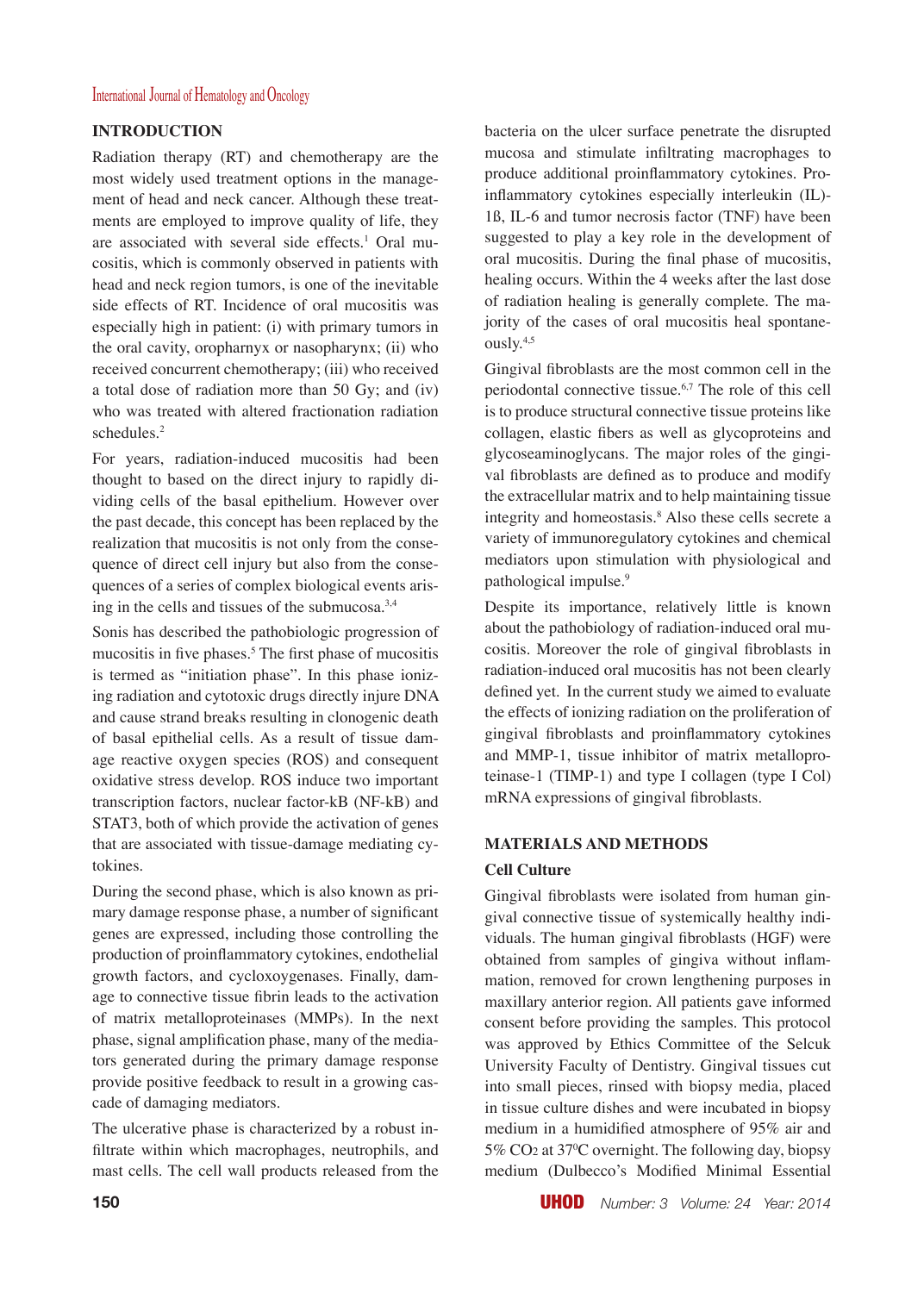**Table 1.** Synthetic oligonucleotide primers for real time PCR.

| <b>Primers</b>    | <b>Sequences</b>              |
|-------------------|-------------------------------|
| <b>Type I Col</b> | F5'-GCAACATTGGATTCCCTGGACC-3' |
|                   | R5'-GTTCACCCTTTTCTCCCTTGCC-3' |
| MMP-1             | F5-GATGGGAGGCAAGTTGAAAA-3     |
|                   | R 5-CTGGTTGAAAAGCATGAGCA-3    |
| TIMP-1            | F5-GCTTCTGGCATCCTGTTGTT-3     |
|                   | R 5-TTTGCAGGGGATGGATAAAC-3    |
| <b>GAPDH</b>      | F 5'- ACCACAGTCCATGCCATCAC-3' |
|                   | R 5'-TCCACCACCCTGTTGCTGTA-3'  |

MMP-1: matrix metalloproteinase-1; TIMP-1: tissue inhibitor of matrix metalloproteinase-1; Type I Col: type I collagen.

Medium (DMEM) with % 10 Fetal Bovine Serum (FBS), 250  $\mu$ g/ml gentamisin sülfat, 5  $\mu$ g/ml amfoterisin B) was replaced with culture medium (DMEM with 10% FBS, 100 units/ml penicillin, 100  $\mu$ g/ml streptomycin). After reaching confluency, cells were passaged with 0.25% trypsin (Biological Industries, Kibbutz Beit Haemek, Israel) and 0.1% ethylene diaminotetraacetic acid (EDTA). HGF were used between the 4th and 6th passage for all experiments.

# **Study design**

Cells were treated with increasing radiation doses as follows: control group (untreated); 0.5 Gy, 1 Gy, 2 Gy, 4 Gy, 6 Gy, 8 Gy.

RT was applied with 6 MV photon beams (Clinac DHX linear accelerator). Irradiation was performed in one direction, from anterior to posterior, and the dose was prescribed to 1.5 cm depth with source-axis distance (SAD) technique. To provide con¬tour regularity, 1 cm elasto-gel bolus was used.

# **Morphology of gingival fibroblasts**

In order to assess the gingival fibroblasts morphology at the ultra-structural level, images of gingival fibroblasts were taken after increasing doses of radiation using inverted microscope.

# **Cell proliferation**

In order to test the impact of radiation on HGF proliferation, cells were plated to 24-well-plate and treated with different doses of radiation as described above. Cells were detached by trypsin containing 0.025% EDTA. Cell numbers were determined and viability was assessed by trypan blue exclusion at 24 hrs.

# **RNA Isolation**

To determine gene expression, gingival fibroblasts were plated in T25 cell culture flasks (Corning, NY, USA) at  $25x10^3$ cells/cm<sup>2</sup> and treated after 24 hours as described above. Total RNA was isolated at 24 hours after radiation using a monophasic solution of phenol and guanidine isothiocyanate. RNA concentration was quantified at 260 nm by nanodrop and RNA samples were stored at -80 $^{\circ}$ C.

# **cDNA synthesis and real-time quantitative RT-PCR**

For real time polymerase chain reaction (RT-PCR) analysis, cDNA was synthesized from 1.0  $\mu$ g of total RNA with a cDNA synthesis kit (High Capacity RNA-to-cDNA kit) (Applied Biosystems, Foster City, USA) for RT-PCR. From the resulting cDNA product, 1.0  $\mu$ l was used per 25  $\mu$ l final reaction volume in the Stratagene MX3000P. PCR reactions were carried out with the Brilliant SYBR Green QPCR Master Mix kit (Stratagene, TX, USA), in a total volume of 25  $\mu$ l.

For real-time PCR, we used primers and TaqMan probes for IL-1ß (Hs00174097\_m1), IL-6 (Hs00985641 m1), IL-8 (Hs99999034 m1) and glyceraldehyde-3- phosphate dehydrogenase (GAP-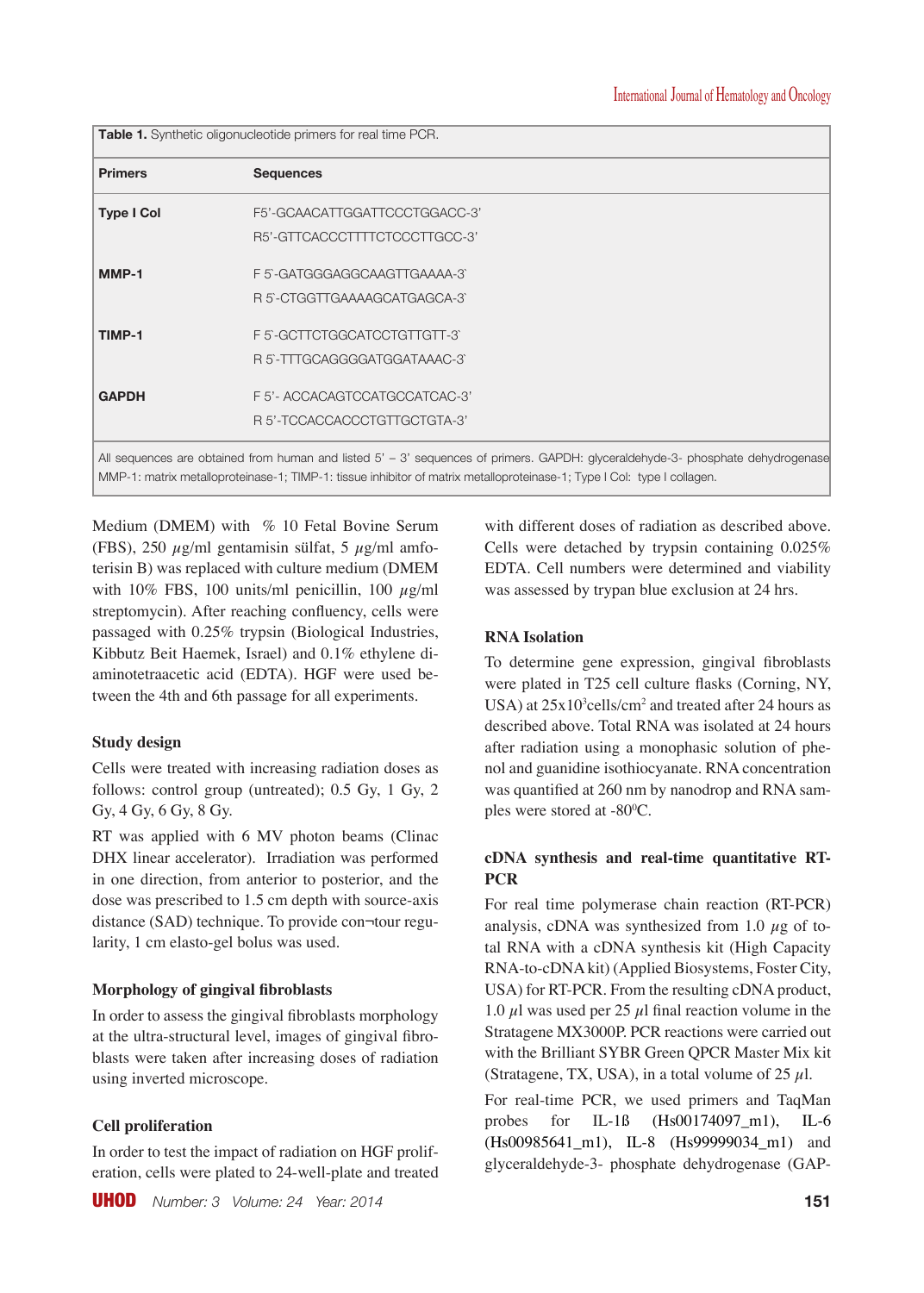

**Figure 1.** Gingival fibroblast proliferation at 24 hours. The proliferation of gingival fibroblasts was decreased significantly in all irradiated group compared with control group (p< 0.05).

DH) (Hs02758991\_g1) obtained from Applied Biosystems. Primers were designed by DNA-Star design software. A BLAST search of GenBank was performed on the primer sequences to ensure specificity. GAPDH served as a housekeeping/reference gene for normalization. The primer sequences are described in Table 1.The amplification profile for IL-1ß, IL-6, IL-8 and GAPDH used on the Strategene MX3000P was: 95/10 minutes; 95/15 second: 60/60 second (temperature  $(oC)/$  time) and 40 cycles. The amplification profile for MMP-1, TIMP-1, GAPDH used on the Strategene MX3000P was: 94/3 minutes; 94/45 second: 55/50 second: 72/60 second: 72/10 minutes (temperature  ${}^{0}C /$  time) and 40 cycles. Samples were normalized for the expression of the housekeeping gene GAPDH, which were not affected by the experimental conditions, by calculating the ∆Ct (Ct housekeeping gene - Ct gene of interest), and the expression of different genes was expressed as 2-∆Ct. Triplicates were performed for each experimental point. Quantitative polymerase chain reaction (Q-PCR) experiments were repeated 3 times. Quantitative RT-PCR experiments were repeated 2 times.

#### **Statistical Analysis**

One-way analysis of variance (ANOVA) and Tukey HSD multiple comparison tests were used for proliferation experiments and gene expressions. The data are represented as mean±standard deviation. A value of p< 0.05 was considered to be statistically significant.



**Figure 2a.** Levels of mRNA of IL-1ß, after different doses of RT. In 8 Gy radiotherapy group IL-1ß level was increased at significant level (p< 0.001) compared to both control group and lower doses of radiotherapy groups.

#### **RESULTS**

#### **Cell morphology and proliferation**

There was no morphological change in normal spindle shape of gingival fibroblasts after RT. When compared to the control group, cell proliferation was decreased in all irradiated groups at 24 hours of RT  $(p< 0.05)$  (Figure 1).

# **mRNA expressions of cytokines and MMP-1, TIMP-1 and Type I Collagen**

#### *IL-1ß, IL-6 and IL-8 mRNA expressions*

We observed statistically significant up-regulation for all cytokines in the 8 Gy RT group when compared to control group (p< 0.001). No difference was noted in the other groups (Figure 2a, b, and c)

#### *MMP-1 and TIMP-1 mRNA expression*

In parallel to cytokine expressions, MMP-1 and TIMP-1 mRNA expressions were elevated in response to highest dose  $(8 \text{ Gy})$  of radiation  $(p < 0.001)$ . MMP-1 transcript was also increased in the cells treated with  $0.5$  Gy RT ( $p < 0.001$ ) (Figure 3a). The mRNA level of TIMP-1 was also elevated in 0.5 and 6 Gy groups (p< 0.01) (Figure 3b).

#### *Type I Collagen mRNA expression*

Type I Col mRNA expressions were decreased in all the RT groups at 24 hrs ( $p < 0.001$ ). The levels of decrements were independent of the RT doses (Fig-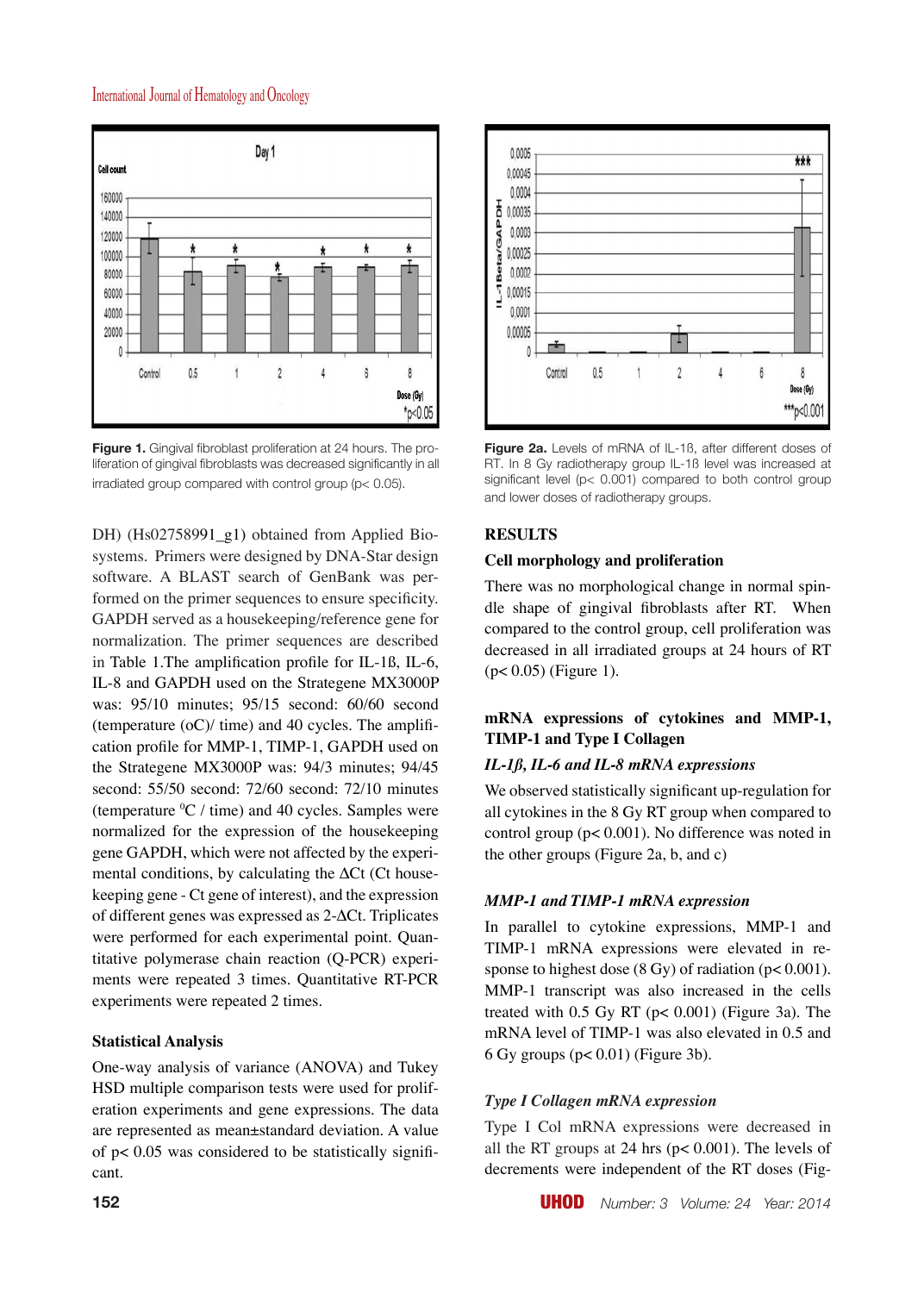



**Figure 2b.** Levels of mRNA of IL-6 after different doses of RT. In 8 Gy radiotherapy group IL-6 level was increased at significant level (p< 0.001) compared to both control group and lower doses of radiotherapy groups.

ure 3c). All doses of RT strongly down-regulated the Type I Col mRNA expressions.

# **DISCUSSION**

Despite advances in the field of the radiation oncology, acute oral mucositis has still been a major dose limiting side effect in head and neck cancer patients treated with RT. The incidence of oral mucositis has been reported as high as 90% in patients with head and neck cancer.10 We should clarify the exact mechanism of radiation-induced oral mucositis, in order to minimize the development of oral mucositis in



**Figure 3a.** Levels of MMP-1 after different doses of RT. In both 0.5 and 8 Gy groups MMP-1 levels increased which were statistically significant (p< 0.001).



**Figure 2c.** Levels of mRNA of IL-8 after different doses of RT. In parallel to IL-1ß and IL-6 levels, IL-8 levels increased in the highest doses of radiotherapy group (p< 0.001).

patients with head and neck cancer who underwent radiation treatment. Also better understanding of the biological events and the mediators of this damage is required in order to target appropriate treatment strategies.

It is well known that epithelial cells of the oral mucosa play a key role in the generation of oral mucositis. For many years, the primary role of the extracellular matrix (ECM) was believed to provide structural organization to the tissue through supporting the overlying epithelium. However, research into matrix biology revealed a vital role for the ECM, in particular the basement membrane, in regulating epithelial



**Figure 3b.** Levels of TIMP-1 after different doses of RT. In 0.5, 6 and 8 Gy groups the levels of TIMP-1 increased significantly (p values were 0.01, 0.01 and 0.001 respectively).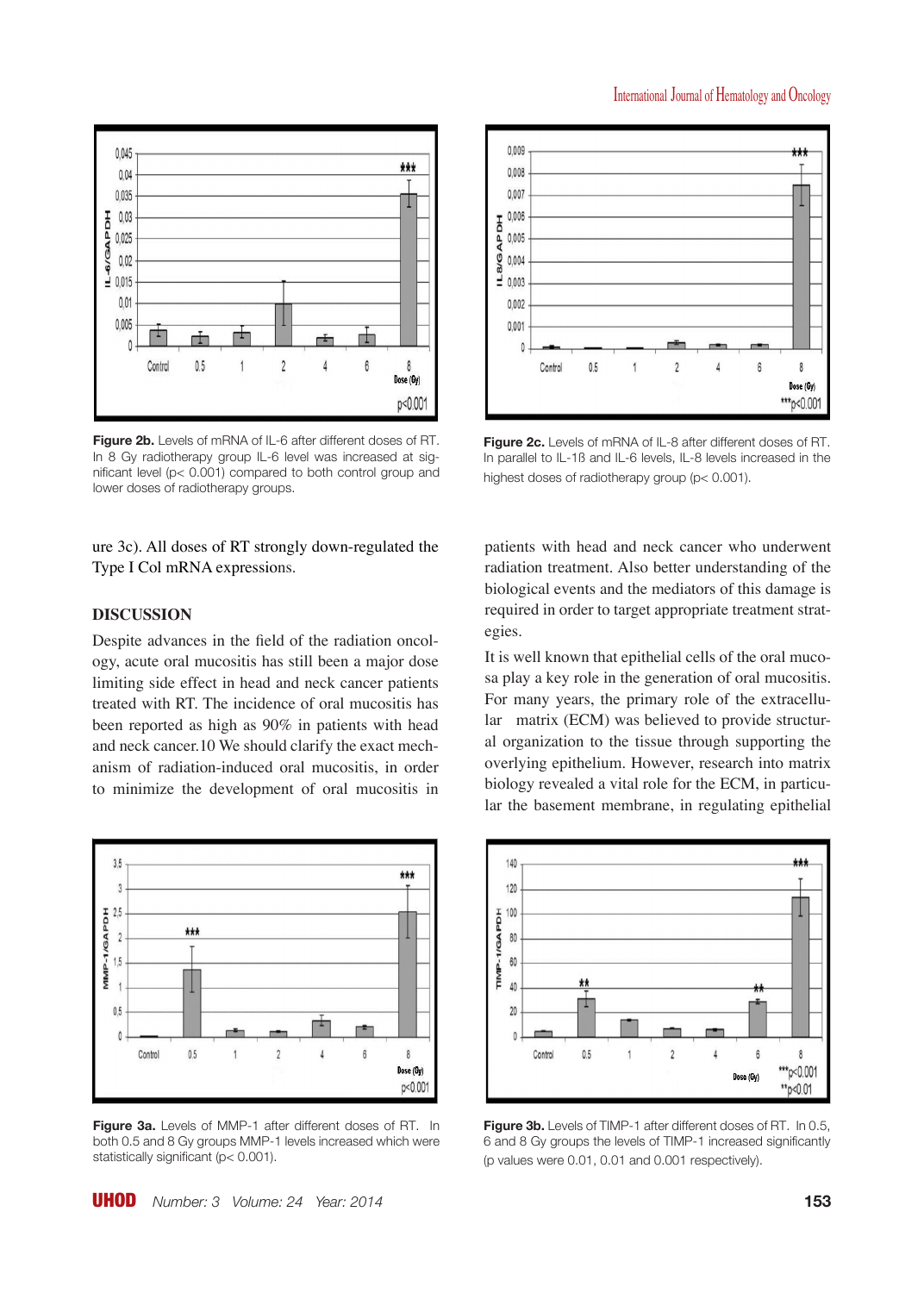

**Figure 3c.** Levels of Type I Col after different doses of RT. In all groups the levels of type I Col decreased significantly compared with the control group (p< 0.001).

kinetics.<sup>11,12</sup> ECM is produced by gingival fibroblasts. Beside producing and modifying ECM, gingival fibroblasts secrete a variety of immunoregulatory cytokines and chemical mediators upon stimulation with physiological and pathological impulse. Therefore gingival fibroblasts should have an important role in radiation-induced oral mucositis.

It is well known that ionizing radiation can cause DNA damage by direct deposition of energy and also indirectly by ionization of water molecules to produce hydroxyl radicals that can attack DNA. As a result ionizing radiation leads to DNA double-strand breaks in cells. These breaks can cause serious problems. A single break in a key gene can kill a cell, or cause it to kill itself by apoptosis. In normal condition, cells have powerful methods to repair this damage as soon as it happens. However; RT overwhelms this natural repair system, using high doses of radiation to fragment the DNA in cancer cells.13 Durner and colleagues evaluated the double-strand breaks in HGF after ionizing radiation.<sup>14</sup> They found that, irradiation of HGF with up to 1.5 Gy showed no significant difference in DNA strand breaks whereas irradiation with  $>1.5$  Gy caused a significant increase in single- stranded DNA compared to controls. An irradiation with 4 Gy resulted in unwinding of 63.7% DNA in HGF on the other hand unirradiated controls of HGF showed DNA unwinding at 38.6%. This study also demonstrated the radiation response of the gingival fibroblasts is elevated in a dose dependent manner and even single dose of radiation may lead severe damage in the gingival fibroblasts.

In the current study we chose to investigate the effects of different doses of ionizing radiation (0.5 Gy, 1 Gy, 2 Gy, 4 Gy, 6 Gy, and 8 Gy) which were previously used in similar studies. 14, 15 Our results suggested that ionizing radiation decreased cell proliferation in all doses at 24 hours of RT when compared to control group. However we did not observe morphological change in normal spindle shape of gingival fibroblasts. This finding may be due to that; we used single fractionation of RT and we observed the cell proliferation 24 hours after radiation treatment.

Our findings revealed that the expressions of IL-1ß, IL-6 and IL-8 mRNA transcripts from gingival fibroblasts increased only in 8 Gy group. It has been well established that radiation is capable of initiating a cascade of pro-inflammatory cytokines, such as IL-1ßand TNF-ß.<sup>16</sup> Although earlier studies reported that increased levels of both cytokines were associated with non-hematologic toxicities with chemotherapy.17,18 Sonis and colleagues showed that local tissue levels of IL-1ß and TNF-ß rose following radiation and increased in parallel to development of mucositis.<sup>16</sup> These signaling molecules also participate in a positive-feedback loop that amplifies the original effects of anti-cancer therapy. For example, TNF-ß activates nuclear factor-KB (NF-KB) and sphingomyelinase activity in the mucosa which leads direct or indirect damages to epithelial stem cells result in a loss of renewal capacity.<sup>19</sup>

MMPs are a group of zinc-dependent endopeptidases. They were originally described as cleaving ECM components with a predominant role in ECM homeostasis. MMPs have been shown to function in several of the pathways which are known to be up-regulated in mucositis and contribute the tissue injury and inflammation in many pathological conditions.20, 21 MMP activity is regulated by TIMPs. TIMPs are the endogenous inhibitors of MMPs. TIMPs are produced by the same cell types which secrete MMPs; including macrophages, neutrophils, fibroblasts and epithelial cells.22,23 In the current study we observed that the expressions of MMP-1 and TIMP-1 mRNA transcripts from gingival fibroblasts increased in both 0.5 Gy and 8 Gy. TIMP-1 mRNA levels were also increased in 6 Gy group. We did not expect to see any increase in 0.5 Gy group; however low dose irradiation might have stimulated the MMP-1 and TIMP-1 secretion from the gingival fibroblasts.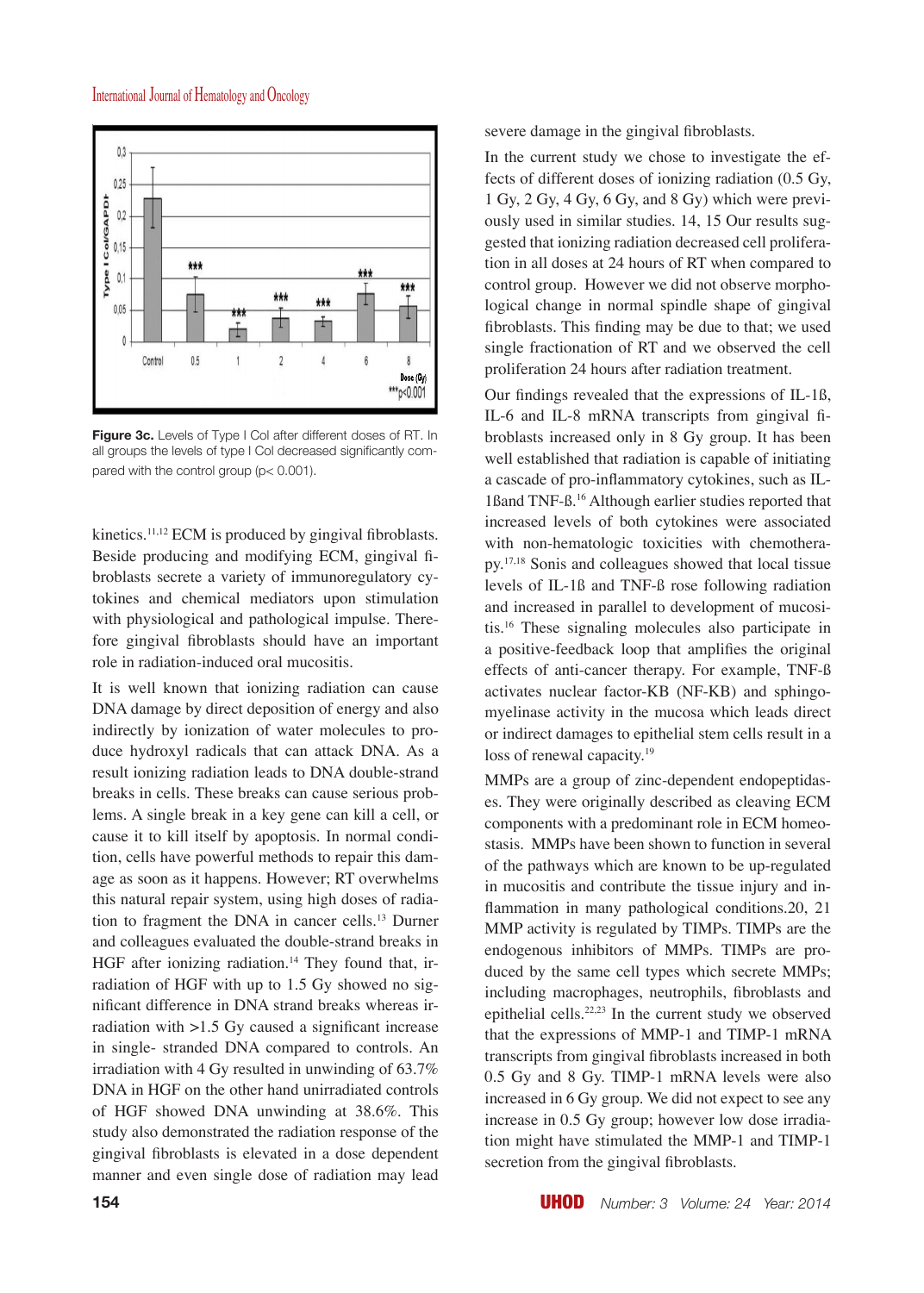characteristics of gingival fibroblasts could potentially lead to a disruption of oral mucosa. Results of

of gingival fibroblasts.

monolayer and co-cultures was significantly reduced 72 hours after irradiation while levels of secreted IL-6 and CXCL8 were increased. On the other hand by 21 days post-irradiation the levels of secreted IL-6 and CXCL8 were significantly reduced in irradiated when compared to non-irradiated TOEM cells. In our study

we demonstrated that ionizing irradiation decreased cell proliferation. Moreover we observed significant up-regulations of IL-1, IL-6 and IL-8 in the 8 Gy RT group. Different from the study by Colley and colleagues we used lower doses of irradiation and evaluated the cytokine expressions in gingival fibroblasts at 24 hours of RT. Our study has limitations that deserve mention. First of all, 24 hours post-irradiation period may not be

enough to evaluate the differences in cytokine expressions in gingival fibroblasts. Colley and colleagues measured the cell damage and cytokine release in TOEM model up to 21 days of RT.<sup>26</sup> They demonstrated that the expressions of the cytokines changed during time. Secondly in the literature there are some studies using higher doses of RT; however the authors stated that similar results were obtained for cell cultures treated with lower doses.<sup>26</sup> Additionally we used increasing doses of irradiation in order to define the effect of different doses on the behavior

In conclusion our results suggested that ionizing radiation, even in a single dose regulates behavior of gingival fibroblasts. Radiation-induced inflammatory

a component of ECM; its decrement may be related to damage in ECM. It supports the mechanism of the mucositis started by pro-inflammatory cytokines and MMPs. Colley et al studied the effects of radiation on the

monolayer cultures of normal oral keratinocytes, normal oral fibroblasts and human dermal microvascular endothelial cells in a tissue-engineered oral mucosa (TOEM) model. Their results suggested that when compared to non-irradiated cells, the viability of all

mRNA expression was suppressed in all groups. Type I Col is well known substrate of MMP-1. It has been established that MMP-1, also known as tissue collagenase, cleaves type I Col, II and III.24,25 Type I Col is

After 24 hours of RT, we observed that type I Col

viability and cytokine production of oral epithelial cells, fibroblasts and endothelial cells.<sup>26</sup> They used this study may help to clarify the role of the gingival fibroblasts in radiation-induced oral mucositis.

#### **REFERENCES**

- 1. Rao Naidu MU, Ramana GV, Rani PU, et al. Chemotherapy-Induced and/or Radiation Therapy Induced Oral Mucositis-Complicating the Treatment of Cancer. Neoplasia 6: 423-431, 2004.
- 2. Ps SK, Balan A, Sankar A, Bose T. Radiation induced oral mucositis. Indian J Palliat Care 15: 95-102, 2009.
- 3. Sonis S.T. Oral mucositis, Anticancer Drugs 22: 607-612, 2011.
- 4. Sonis ST. The pathobiology of mucositis, Nat Rev Cancer 4: 77-284, 2004.
- 5. Sonis ST. Mucositis: the impact, biology and therapeutic opportunities of oral mucositis. Oral Oncol 45: 1015-1020, 2009.
- 6. Wong PL, Ohura K. Porphyromonas gingivalis lipopolysaccharide signalling in gingival fibroblasts-CD14 and toll-like receptors. Crit Rev Oral Biol Med 13: 132-142, 2002.
- 7. Hassell TM. Tissue and cells of the periodontium. Periodontology 3: 9-38, 2003.
- 8. Hefti AF. Aspects of cell biology of the normal periodontium. Periodontology 3: 64-75, 2000.
- 9. Murakami S., Okada H. Cytokine expression in periodontal health and disease. Crit Rev Oral Biol Med 9: 284-266, 1998.
- 10. Epstein JB, Gorsky M, Guglietta A, et al. The correlation between epidermal growth factor levels in saliva and the severity of oral mucositis during oropharyngeal radiation therapy. Cancer 89: 2258-2265, 2000.
- 11. Beaulieu J. Extracellular matrix components and integrins in relationship to human intestinal epithelial cell differentiation. Prog Histochem Cytochem 31: 1-78, 1997.
- 12. Yurchenco P, Schittny J. Molecular architecture of basement membranes. FASEB J 4: 1577-1590, 1990.
- 13. Goodsell DS. The molecular perspective: double-stranded DNA breaks. Oncologist 10: 361-362, 2005.
- 14. Durner J, Debiak M, Bürkle A, et al. Induction of DNA strand breaks by dental composite components compared to X-ray exposure in human gingival fibroblasts. Arch Toxicol 85: 143- 148, 2011.
- 15. Wagner-Ecker M, Schwager C, Wirkner U, et al. MicroRNA expression after ionizing radiation in human endothelial cells. Radiat Oncol 5: 25-35, 2010.
- 16. Sonis ST, Peterson RL, Edwards LJ, et al. Defining mechanism of action of interleukin-11 on the progression of radiationinduced oral mucositis in hamsters. Oral Oncol 36: 373-381, 2000.
- 17. Hall PD, Benko H, Hogan KR, Stuart RK. The influence of serum tumour necrosis factor-alpha and interleukin-6 concentrations on non-hematologic recovery in patients with acute myelogenous leukemia. Exp Hematol 23: 1256-60, 1995.